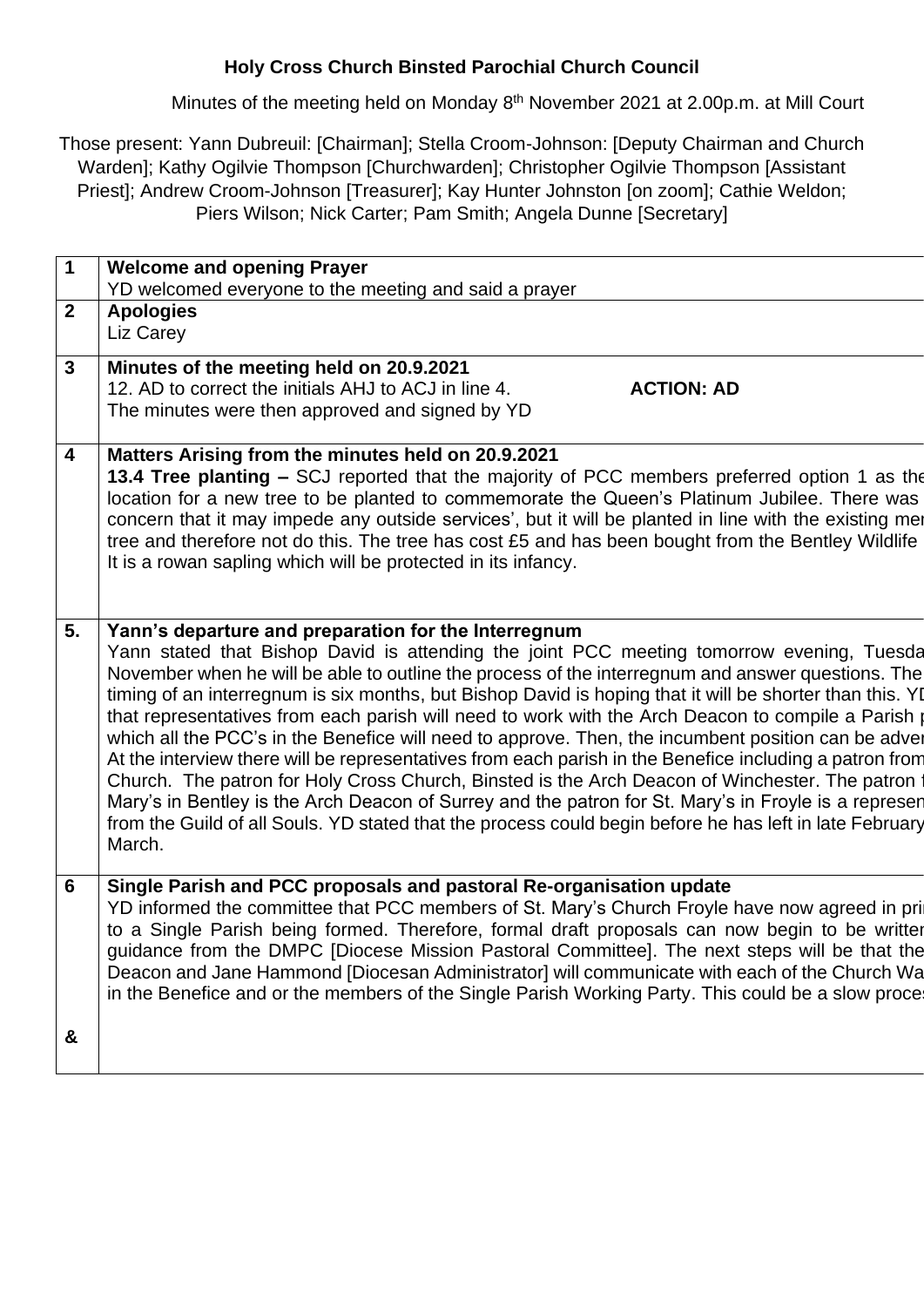| $\overline{7}$ | Questions were asked regarding the proposed amalgamation of Kingsley and Oakhanger into the Bel<br>and whether the single parish PCC would include them at the same time. YD said that there were<br>procedures to follow and it is not dependent on a new incumbent being in post. It is important for<br>applicants to be made aware of the proposed Single Parish changes and Pastoral Reorgan<br>intentions. He stated that there is "goodwill and support for Kingsley and Oakhanger parish" and the<br>pattern of services have been planned to accommodate them. In addition, training is being offer<br>enable laity to lead morning worship services in the future.                                                                                                                                                                                                                                                                                                                                                                                                                                                                                                                                                                                                                                                                                                                                                                                                                                                                                                                                                                                                                                                                                                                              |
|----------------|-----------------------------------------------------------------------------------------------------------------------------------------------------------------------------------------------------------------------------------------------------------------------------------------------------------------------------------------------------------------------------------------------------------------------------------------------------------------------------------------------------------------------------------------------------------------------------------------------------------------------------------------------------------------------------------------------------------------------------------------------------------------------------------------------------------------------------------------------------------------------------------------------------------------------------------------------------------------------------------------------------------------------------------------------------------------------------------------------------------------------------------------------------------------------------------------------------------------------------------------------------------------------------------------------------------------------------------------------------------------------------------------------------------------------------------------------------------------------------------------------------------------------------------------------------------------------------------------------------------------------------------------------------------------------------------------------------------------------------------------------------------------------------------------------------------|
| 8              | <b>Finance</b><br>8.1 Report from the Treasurer – ACJ had sent out a copy of a spreadsheet showing an analysis of in<br>and expenditure for the period 1st January 2021 to 31st October 2021 via email. A copy of this is<br>minute file.<br>[a] ACJ said that next time he will split the accounts so that the print is larger and easier to read.<br>[b] In his report he mentioned that, "we are solvent." Other comments included that the parish givin<br>increased by £1,000 compared to last year, the parish council donation of £1,500 for the maintenar<br>the Church yard was gratefully received, the income from weddings is up £3,000 from last year and a<br>refund has been received from payment for the Quinquennial repairs.<br>[c] ACJ reported that he has an outstanding invoice of £2,000 to pay for repairs to the boiler and prev<br>he has paid £1,000 for a service and repairs that were necessary. All agreed that this is rather expe<br>and further discussions and proposals regarding the boiler and the heating system were discuss<br>SCJ's Fabric Report. [see below].<br>[d] ACJ stated that £490 profit was made from the Wheatley teas and an income of £115 was obt<br>from a donation from an open garden event in the village and the Harvest brunch.<br>[e] A donation of £5,000 had been received for the General and Re-ordering account and a donat<br>£1,000 has been given to the restricted Re-ordering Account.<br>[f] ACJ wanted to make sure that all the PCC members understood the reasons why there are two Ge<br>Funds. He reminded the committee that he sent out an email to everyone on 28.12.2019 with a docu<br>attached giving details of the adjustment he made in relation to the church general Fund. He read of<br>document [see below] |
|                | <b>HOLY CROSS CHURCH - AMENDMENT TO GENERAL ACCOUNT</b>                                                                                                                                                                                                                                                                                                                                                                                                                                                                                                                                                                                                                                                                                                                                                                                                                                                                                                                                                                                                                                                                                                                                                                                                                                                                                                                                                                                                                                                                                                                                                                                                                                                                                                                                                   |
|                | Following a recent discussion with a parishioner regarding their giving, I have been giving some th<br>to how we could "split" the current parish General Fund to accommodate any parishioners who d<br>want their giving to the church to go towards the re-ordering costs which at the moment are all<br>paid from General funds.<br>I have looked at the C of E Parish Resources Website for their description of the different types of<br>and I have decided we should do the following:                                                                                                                                                                                                                                                                                                                                                                                                                                                                                                                                                                                                                                                                                                                                                                                                                                                                                                                                                                                                                                                                                                                                                                                                                                                                                                             |
|                | The General Fund currently stands at approximately £8,000 in the current account and £28,781<br>the savings account with CCLA.                                                                                                                                                                                                                                                                                                                                                                                                                                                                                                                                                                                                                                                                                                                                                                                                                                                                                                                                                                                                                                                                                                                                                                                                                                                                                                                                                                                                                                                                                                                                                                                                                                                                            |
|                | I have set up a new Designated Fund within the accounts called the General Fund 2 which we ca<br>for re-ordering project expenses until grants etc have been applied for and received. From that po<br>all reordering costs will be taken from the Restricted Reordering fund meaning there will no longe<br>need to maintain a separate Designated fund. The two General funds will be re-united and the<br>single General Fund will be reimbursed for all the reordering costs. I have transferred £25,000<br>General Fund 2.                                                                                                                                                                                                                                                                                                                                                                                                                                                                                                                                                                                                                                                                                                                                                                                                                                                                                                                                                                                                                                                                                                                                                                                                                                                                           |
|                | This will leave some £11,700 in the current General Fund which will remain Undesignated and be<br>for the day to day running of the church. This Undesignated Fund would receive all the monie<br>come in by way of general donations, collections and regular giving, and this should be sufficie                                                                                                                                                                                                                                                                                                                                                                                                                                                                                                                                                                                                                                                                                                                                                                                                                                                                                                                                                                                                                                                                                                                                                                                                                                                                                                                                                                                                                                                                                                        |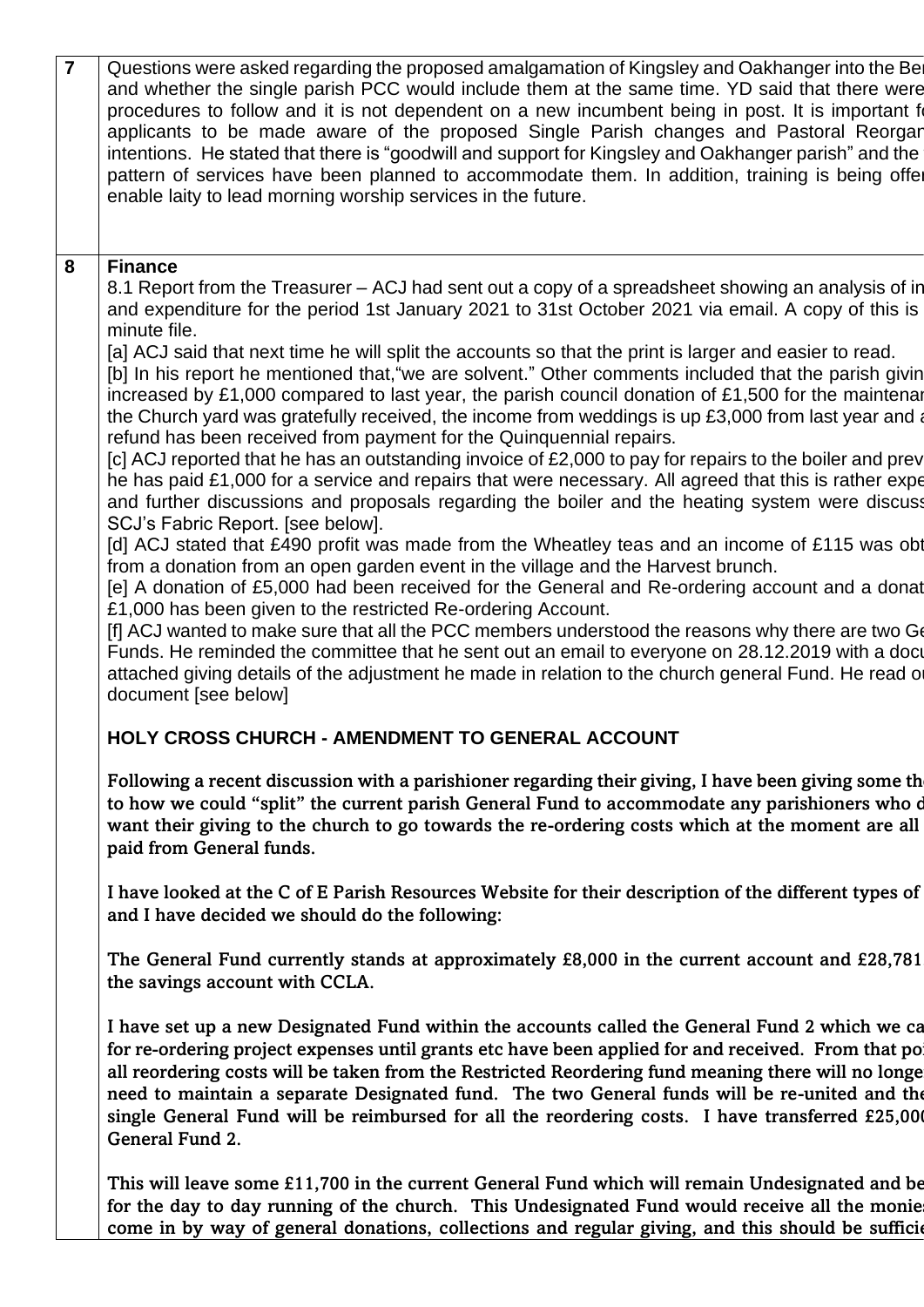|   | cover our day-to-day running costs. We will then be able to demonstrate that all these monies are<br>only for the general running of the church.                                                                                                                                                                                                                                                                                                                                                                                                                                                                                                                                                                                                                                                                   |
|---|--------------------------------------------------------------------------------------------------------------------------------------------------------------------------------------------------------------------------------------------------------------------------------------------------------------------------------------------------------------------------------------------------------------------------------------------------------------------------------------------------------------------------------------------------------------------------------------------------------------------------------------------------------------------------------------------------------------------------------------------------------------------------------------------------------------------|
|   | By making the new Fund "Designated" rather than Restricted we can still transfer monies back ou<br>to the Undesignated General Fund should we wish to.                                                                                                                                                                                                                                                                                                                                                                                                                                                                                                                                                                                                                                                             |
|   | Any donations for the actual reordering itself will be put in the "Restricted" Reordering Fund the<br>already been set up.                                                                                                                                                                                                                                                                                                                                                                                                                                                                                                                                                                                                                                                                                         |
|   | I hope by doing this we will keep everyone happy.                                                                                                                                                                                                                                                                                                                                                                                                                                                                                                                                                                                                                                                                                                                                                                  |
|   | December 2019                                                                                                                                                                                                                                                                                                                                                                                                                                                                                                                                                                                                                                                                                                                                                                                                      |
|   | Following ACJ's explanation there were some queries from KHJ. Clarification was given that there a<br>General Funds because some people want to donate to the Church but they do not want their money<br>on the Re-ordering project.<br>Hence, General Fund 1 is for all general costs other than Re-ordering and General Fund 2 is fo<br>purpose including Re-ordering costs.<br>In addition, ACJ confirmed that donations of £11,000 have been given specifically for the Re-ord<br>project. The architects' fees and expenses have so far cost £27,800 [this takes into account all reclain<br>VAT so far]. This has left the balance of the fees already paid of £16,800 which has been funded fro<br>General Funds.                                                                                           |
|   | 8.2 Fundraising for the Quinquennial<br>SCJ reported that there has been a delay in producing a leaflet outlining a timetable of fundri<br>activities, but this is now imminent and will be available shortly. In addition, Alan and Anne Shelle<br>working on grant applications for some of the maintenance work required in the Church.<br>SCJ stated that the printing staff who work at Treloars were not responding to communications rega<br>the printing of Christmas cards. Therefore, she has had some printed elsewhere and they are<br>available for sale. They will be sold at the weekly Wednesday morning coffee shop, the Christma<br>and advertised on the Village and Church FB sites. Thanks was given to SCJ for organising this.                                                              |
| 9 | <b>Feedback on recent events</b><br>9.1 Harvest 10 <sup>th</sup> October – This went well. Thanks was given to CW for coming up with the idea of h<br>a Brunch after the service.<br>CW stated that the Church was beautifully decorated with harvest flowers and produce that was orga<br>by Sam Barrow. AD offered to write a thank you note to Sam on behalf of the<br><b>ACTION: AD</b><br>AD informed the PCC that Sam will be stepping down from her flower arranging duties in September<br>She will be greatly missed as she has displayed her flower arranging talents in Binsted Church for<br>years and organised the flower ladies' team very successfully.                                                                                                                                            |
|   | 9.2 Churchyard Working parties -<br>[a] KOT said that there had been two separate Saturday morning churchyard working parties in Oc<br>A lot of improvements had been made including a cut back to the tall hedge along the boundary<br>Church yard. This now enables people to walk along the path.<br>[b] NC stated that the holly tree between the roadside and the wall separating the grass and the grav<br>has grown too big. This really needs at least 15 feet cut off. SCJ suggested that she asks for an arbo<br>tree report to be done and this will give advice on what needs to be done to specific trees. This was<br>to take place before the pandemic, but Covid restrictions prevented it from happening.<br>ACTION: SCJ to contact Kingsley tree care and Hampshire Tree and Gardens for quotes. |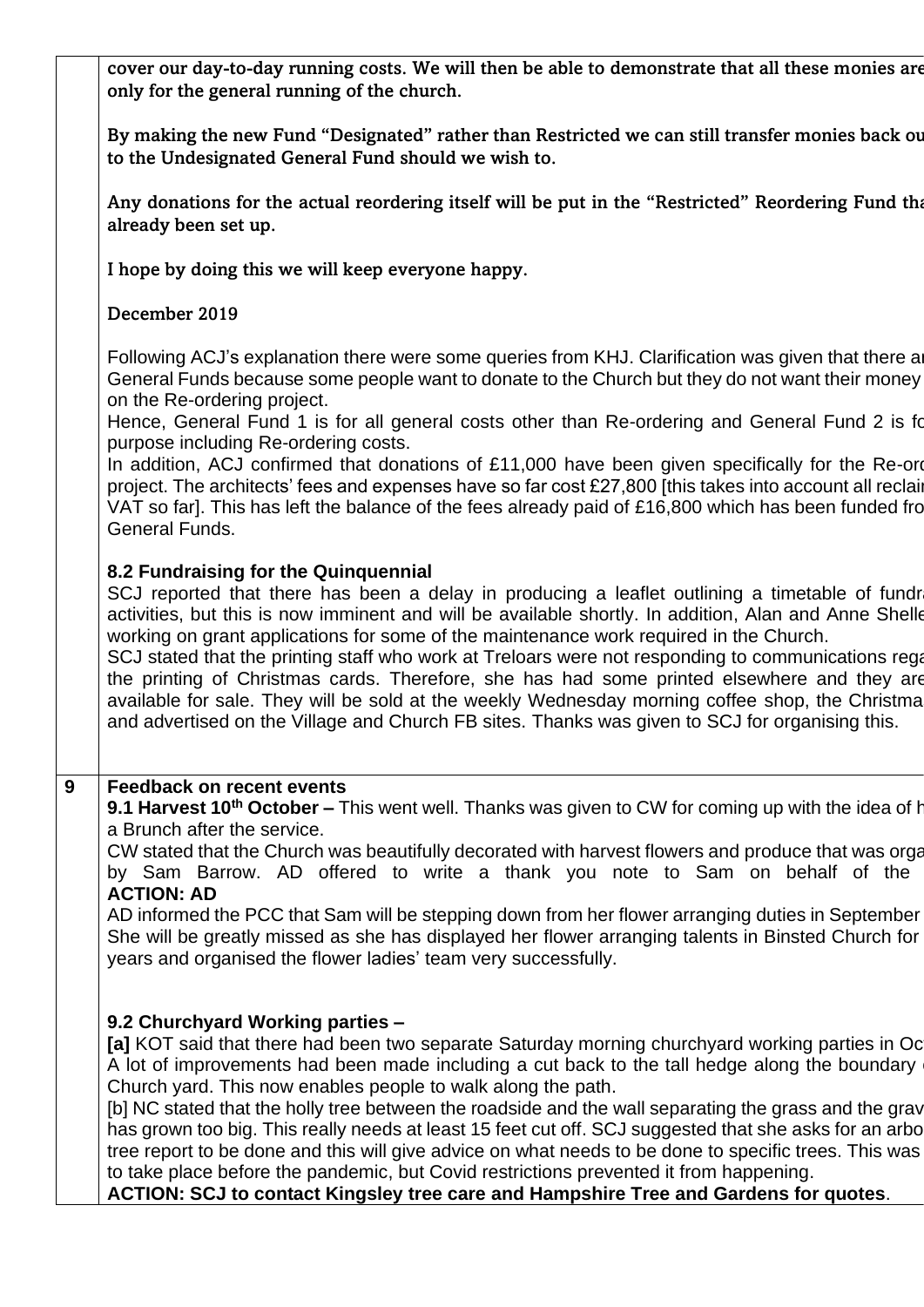| 10 | Planning ahead [whether virtual or physical]<br>10.1 Remembrance Sunday - 14th November at 10.50a.m.                                                                                                                                                                                                                                                                                                                                                                                                                                                                                                                                                                                   |
|----|----------------------------------------------------------------------------------------------------------------------------------------------------------------------------------------------------------------------------------------------------------------------------------------------------------------------------------------------------------------------------------------------------------------------------------------------------------------------------------------------------------------------------------------------------------------------------------------------------------------------------------------------------------------------------------------|
|    | YD reported that, he had a duty and responsibility to keep people safe from Covid 19, therefor<br>service will take place outside.                                                                                                                                                                                                                                                                                                                                                                                                                                                                                                                                                     |
|    | <b>ACTION: SCJ to ask Keith Mentzel to do the Role of Honour call</b>                                                                                                                                                                                                                                                                                                                                                                                                                                                                                                                                                                                                                  |
|    | 10.2 Advent Calendar project - AD said that she had been busy asking people who live in the villa<br>take part. She had five more dates to fill. Sue Stephenson will be writing an article about the project                                                                                                                                                                                                                                                                                                                                                                                                                                                                           |
|    | December issue of the parish magazine, and it will be promoted on the village community FB site.                                                                                                                                                                                                                                                                                                                                                                                                                                                                                                                                                                                       |
|    | 10.3 Christmas Fair – AD reported that donations of mince pies were needed for the refreshmen<br>and other donations of jewellery, books, cakes and nearly new items.<br>She asked that PCC members spread the word about the fair.<br>A discussion took place regarding the location FOBS Santa's grotto inside the Church. It was agree<br>it could be located near the organ as this would enable an in and out for children and parents. YD sai<br>he liked the idea of promoting the origins of St Nicholas and having suitable reference material abor<br>to be available in the Church. CW offered to investigate suitable reference material for children.<br><b>ACTION CW</b> |
|    | 10.4 The Real Nativity - Friday 17th December at 6.30p.m.                                                                                                                                                                                                                                                                                                                                                                                                                                                                                                                                                                                                                              |
|    | This is to be a free ticketed event inside the Church. People will be encouraged to wear simple n<br>fancy dress costume. Last year's nativity film will be shown on a big screen in the Church and wit<br>participative singing.                                                                                                                                                                                                                                                                                                                                                                                                                                                      |
|    | Refreshments may be served outside, but this will depend on the weather and a decision will be<br>nearer the time.                                                                                                                                                                                                                                                                                                                                                                                                                                                                                                                                                                     |
|    | 10.5 Carol singing in the village [or maybe in the new Binsted Inn?]                                                                                                                                                                                                                                                                                                                                                                                                                                                                                                                                                                                                                   |
|    | YD is going to ask the new Landlord of the Binsted Inn [when it is open] if there is a possibility of si<br>carols in the pub. Carol singing may also take place in the village while visiting the Advent window dis<br>Proposed date is Thursday 23rd December.<br><b>ACTION: YD</b>                                                                                                                                                                                                                                                                                                                                                                                                  |
| 11 | <b>Fabric Report –</b> SCJ sent a copy of her report via email prior to the meeting. A copy of this is in the n<br>file.                                                                                                                                                                                                                                                                                                                                                                                                                                                                                                                                                               |
|    | The immediate issue is that the boiler needs replacing as soon as possible. A lot of money has been<br>on repairs to the boiler and it is no longer possible to get spare parts. SCJ has investigated the poss<br>of the boiler being replaced with a new heat pump, but the old and large Church building means the<br>is not a viable option.                                                                                                                                                                                                                                                                                                                                        |
|    | ACTION: SCJ to obtain quotes from Brooke Side heating, the heating company that the Wic<br>Institute use and the boiler company that Bentley Church has recently used.                                                                                                                                                                                                                                                                                                                                                                                                                                                                                                                 |
|    |                                                                                                                                                                                                                                                                                                                                                                                                                                                                                                                                                                                                                                                                                        |
| 12 | <b>Re-ordering Project Update</b>                                                                                                                                                                                                                                                                                                                                                                                                                                                                                                                                                                                                                                                      |
|    | KHJ sent PCC members the email which she sent to the DAC on 11 <sup>th</sup> August. This detailed A<br>Feltham King's option analysis regarding the different possible locations for a new toilet block for<br>Church prior to the meeting. She apologised for not sending this to PCC members earlier. KHJ sai<br>recent email communications with the DAC state that they cannot opine on a preferred position, the                                                                                                                                                                                                                                                                 |
|    | only advise.<br>There is a proposed Re-ordering committee meeting with the DAC on 13 <sup>th</sup> December in the Chu                                                                                                                                                                                                                                                                                                                                                                                                                                                                                                                                                                 |
|    | discuss the best location for the new toilets.                                                                                                                                                                                                                                                                                                                                                                                                                                                                                                                                                                                                                                         |
|    | After some discussion it was agreed that Antony's Feltham King's analysis is put on the Re-ord<br>section of the web site so that we are seen to be transparent with the Church and local comn<br>regarding our decision process. However, there needs to be a paragraph of explanation to accompar                                                                                                                                                                                                                                                                                                                                                                                    |
|    | document explaining that option C [outside the Westcote Chapel and option D [outside the north-we<br>corner] are now the main choices.<br><b>ACTION: KHJ</b>                                                                                                                                                                                                                                                                                                                                                                                                                                                                                                                           |
| 13 | <b>Any Other Business</b>                                                                                                                                                                                                                                                                                                                                                                                                                                                                                                                                                                                                                                                              |
|    |                                                                                                                                                                                                                                                                                                                                                                                                                                                                                                                                                                                                                                                                                        |